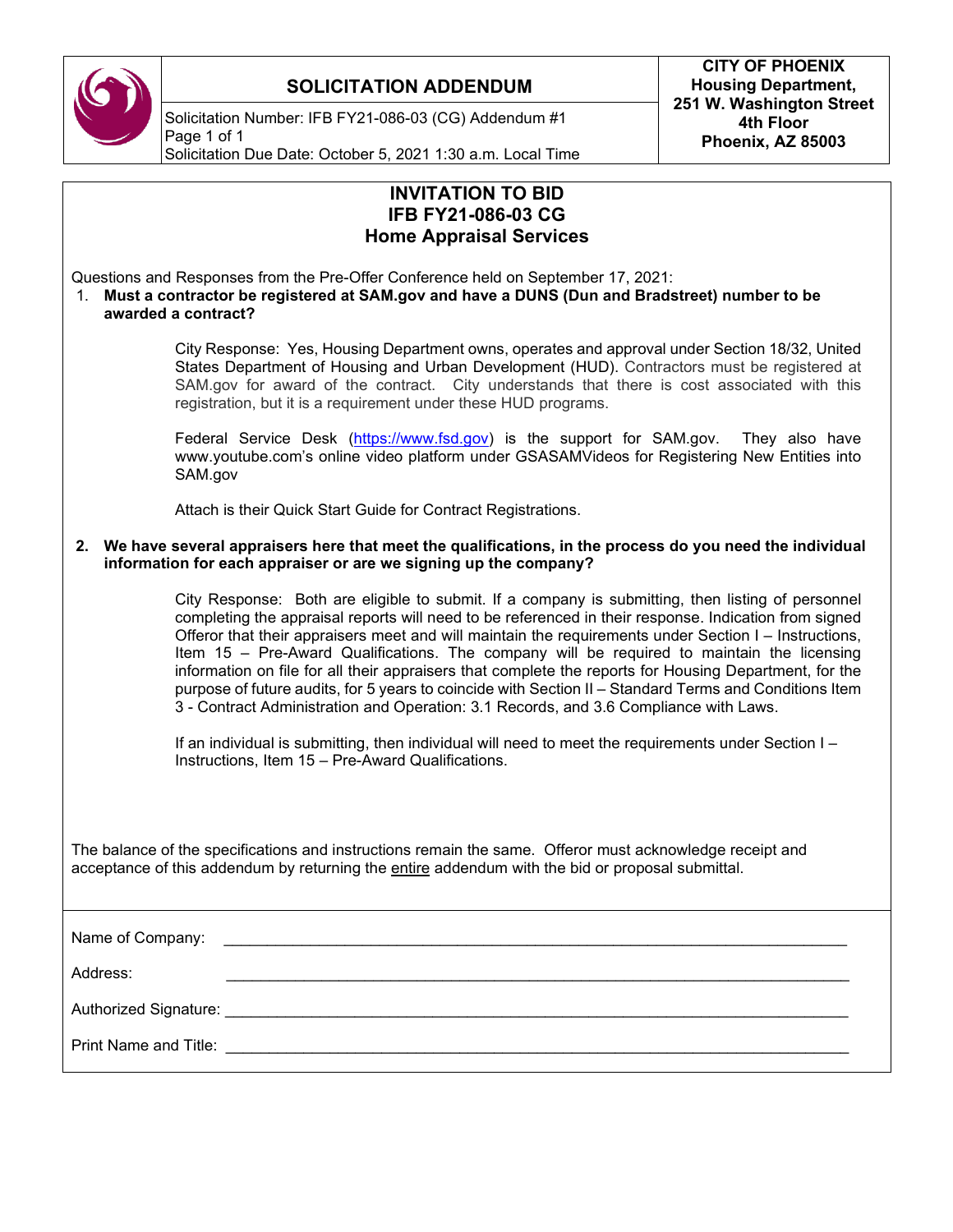

 *Quick Start Guide for Contract Registrations*

## **How to Register a New Entity in SAM.gov**

### **Helpful Information**

### **What is an Entity?**

An entity is any person who or organization that is registered to do business with the federal government. You must have an active entity registration in SAM.gov to receive a federal contract or federal assistance.

SAM.gov is the official free, government-operated website for management of government awards. There is NO charge to register or maintain your entity registration record in SAM.gov.

#### **What do I need to get started?**

#### **Unique Entity Identifier (UEI):**

You need a Unique Entity Identifier, (UEI) to register your entity in SAM.gov. UEIs are unique for each physical location you register. If you do not have one, request a UEI for **free** by visitin[g Dun & Bradstreet \(D&B\).](http://fedgov.dnb.com/webform) The authoritative UEI at this time is the Data Universal Numbering System (DUNS) Number. It takes no more than 1-2 business days to obtain a DUNS.

#### **Taxpayer Identification Number (TIN):**

You need your entity's Taxpayer ID Number (TIN) and Taxpayer Name (as it appears on your most recent tax return). Foreign entities that do not pay employees within the U.S. do not need to provide a TIN. Your TIN is usually your Employer Identification Number (EIN) assigned by the Internal Revenue Service (IRS). Sole proprietors may use their Social Security Number (SSN) assigned by the Social Security Administration (SSA) as their TIN; however, we strongly encourage you to obtain a [free EIN from the IRS.](http://www.irs.gov/Businesses/Small-Businesses-&-Self-Employed/How-to-Apply-for-an-EIN) Allow approximately two weeks before your new EIN is ready for use when registering in SAM.gov.

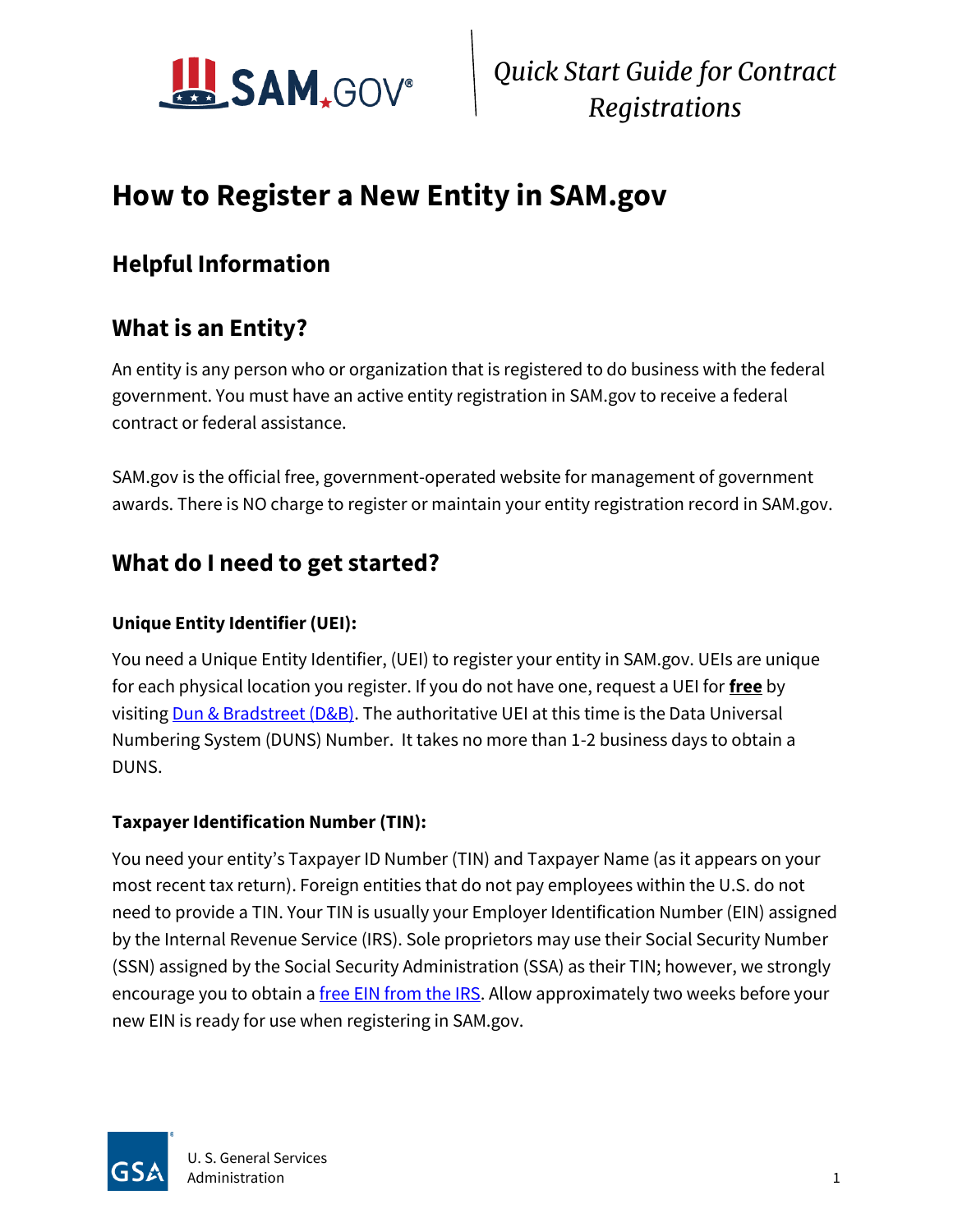

### **Login to SAM.gov**

- 1. Navigate to SAM.gov.
- 2. Select the "Sign In" button in the upper right corner. Select "Accept" to accept the US Government System terms.
- 3. After selecting "Accept," the system will redirect you to login.gov.
- 4. Enter your login.gov credentials and select "Sign In." The system may prompt you to enter a one-time security code. (You will receive this code via the authentication method you selected during account creation.) *Note: If you do not already have a Login.gov account, please create an account.*
- 5. After signing in, the system will redirect you to your SAM.gov workspace.

### **Start a New Entity Registration in SAM.gov**

- 1. From the Workspace select the "Register Entity" button.
- 2. Select the "Start Registration" button at the bottom of the registration overview page.
- 3. Review the Before You Start information and gather all required information needed to complete your registration.
- 4. Select the "Continue" button to proceed.
- 5. Complete and submit the online registration. If you have all the necessary information ready, this should take approximately 45 minutes to complete. The time to complete could vary depending on the size and complexity of your registration. Steps to complete the registration follow in the next section.

### **Completing an Entity Registration in SAM.gov**

- 1. Select your type of entity.
- 2. If you are registering in SAM.gov to conduct business with the government through contracts, select "I want to be able to bid on federal contracts or other procurement opportunities. I also want to be able to apply for grants, loans, and other financial assistance programs."
- 3. Complete the Core Data section:
	- Validate your UEI information on the page.
	- Enter Business Information (TIN, etc.) This page is also where you create your Marketing Partner Identification Number (MPIN). Remember your MPIN as it will serve as your electronic signature for the IRS Consent to Disclosure of Tax Information on the following page.

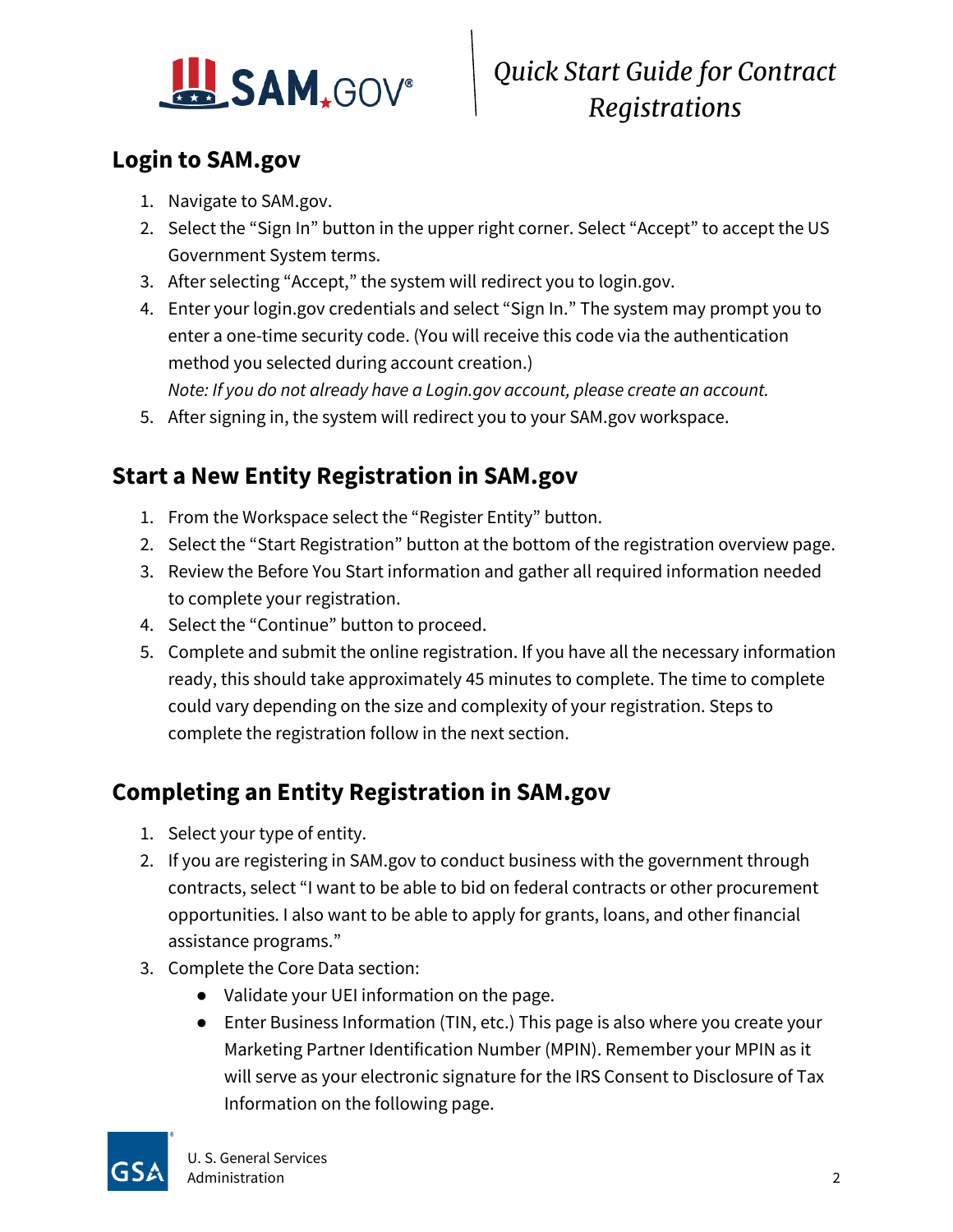

# *Quick Start Guide for Contract Registrations*

- Enter your CAGE Code if you have one. CAGE codes are tied to your UEI and cannot be reused. If you do not have a CAGE Code for the UEI you are registering, do not worry; we will assign one after your registration is submitted. Foreign registrants must enter their NCAGE Code before proceeding.
- Enter General Information (business types, organization structure, etc.) about your entity.
- Provide your entity's Financial Information, i.e., U.S. bank Electronic Funds Transfer (EFT) Information for federal government payment purposes. Foreign entities do not need to provide EFT information.
- Answer the Executive Compensation questions.
- Answer the Proceedings Details questions.
- Provide your public search authorization. If you choose to limit the users who can search, a federal user will need to be logged in to view your registration.
- 4. Complete the "Assertions" section:
	- Enter your entity's goods and services using North American Industry Classification System (NAICS) Codes and Professional Services Council (PSC) codes.
	- Enter your entity's size metrics.
	- Enter optional Electronic Data Interchange (EDI) information.
	- Enter optional Disaster Response Information.
- 5. Complete the Representations & Certifications section, which comprises the Federal Acquisition Regulation (FAR) and Defense Federal Acquisition Regulation Supplement (DFARS) provisions/clauses, Architect-Engineer Responses (SF330 Part II), and the Financial Assistance response page.
- 6. Complete the Points of Contact (POCs) section:
	- Your Electronic Business POC is essential to the procurement process. Other government systems, such as the CAGE program, will use your government POC to contact you. List someone with direct knowledge of this registration for both of those POCs.
- 7. Make sure to select "Submit" after your final review.

You will receive a Registration Submitted – Confirmation message on the screen. If you do not see this message, you have not submitted your registration.